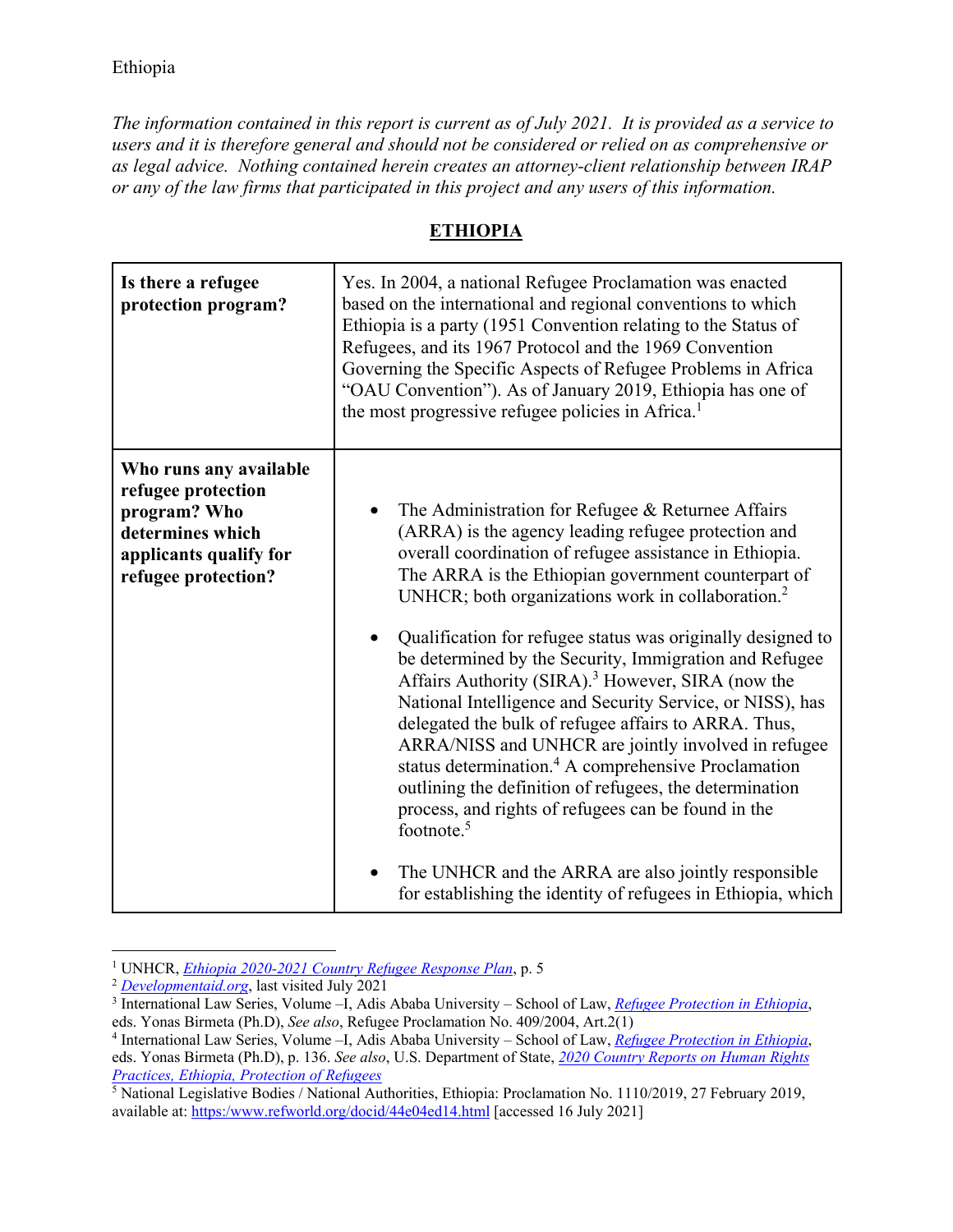|                                                                                                                                                                             | includes refugee intake, biometrics gathering, and the<br>issuing of identification cards.                                                                                                                                                                                                                                                                                                                                                                                                                                                                                       |
|-----------------------------------------------------------------------------------------------------------------------------------------------------------------------------|----------------------------------------------------------------------------------------------------------------------------------------------------------------------------------------------------------------------------------------------------------------------------------------------------------------------------------------------------------------------------------------------------------------------------------------------------------------------------------------------------------------------------------------------------------------------------------|
|                                                                                                                                                                             | Refugees from select countries (e.g., Sudan; South<br>Sudan) have historically been recognized as prima facie<br>refugees, but these policies are tightening and unlikely to<br>expand to other countries. By inference, refugees from<br>Afghanistan will undergo individual refugee status<br>determination. <sup>6</sup>                                                                                                                                                                                                                                                      |
| Is the refugee protection<br>program functional? For<br>example, how long does it<br>take for decisions to be<br>issued? What percentage<br>of applications are<br>granted? | Yes, the refugee protection program is functional and<br>receptive to refugee applications. All asylum-seekers are<br>expected to be registered within 15 days of arrival to<br>Ethiopia. <sup>7</sup> Appeals of decisions are also allowed if in<br>writing and within 30 days of an adverse decision. <sup>8</sup><br>Data on the percentage of accepted applications is scarce,<br>but the UNHCR reports that in 2020, almost 26,400<br>sought safety and protection within Ethiopia, the majority<br>being from South Sudan. <sup>9</sup>                                   |
| Do refugees have a right<br>to work? A right to<br>education? A right to<br>medical care?                                                                                   | Work: Refugees have a right to work in Ethiopia. <sup>10</sup><br>ARRA (the Agency for Refugee and Returnee Affairs)<br>recently issued secondary legislation to codify these<br>rights in the 2019 Refugee Proclamation, including<br>allowing refugees to work on joint projects with<br>Ethiopian nationals and to earn wages in positions that<br>could not be filled by an Ethiopian national, or through<br>self-employment.<br>Medical Care: Yes, refugees have equal access to health<br>services offered in camps as well as in the national health<br>facilities. $11$ |

 6 UNHCR, *Ethiopia 2020-2021 Country Refugee Response Plan*, p. 5. *See also*, Agency for Refugee and Returnee

Affairs, *Directive to Determine the Procedure for Refugees Right to Work*, Directive No. 02/2019, 2019<br><sup>7</sup> Danish Immigration Service<u>, Ethiopia: Documents and citizenship</u>, 5 November 2018, p. 48 [accessed 15 July 2021]

<sup>8</sup> Refugee Proclamation No. 409/204.

<sup>9</sup> UNHCR, *Global Focus: Ethiopia, 2020*

<sup>&</sup>lt;sup>10</sup> UNHCR, *<u>Ethiopia 2020-2021 Country Refugee Response Plan</u>, p. 5<br><sup>11</sup> UNHCR Ethiopia, <i><u>Ethiopia Country Refugee Response Plan, Updated for 2021*, p. 70</u>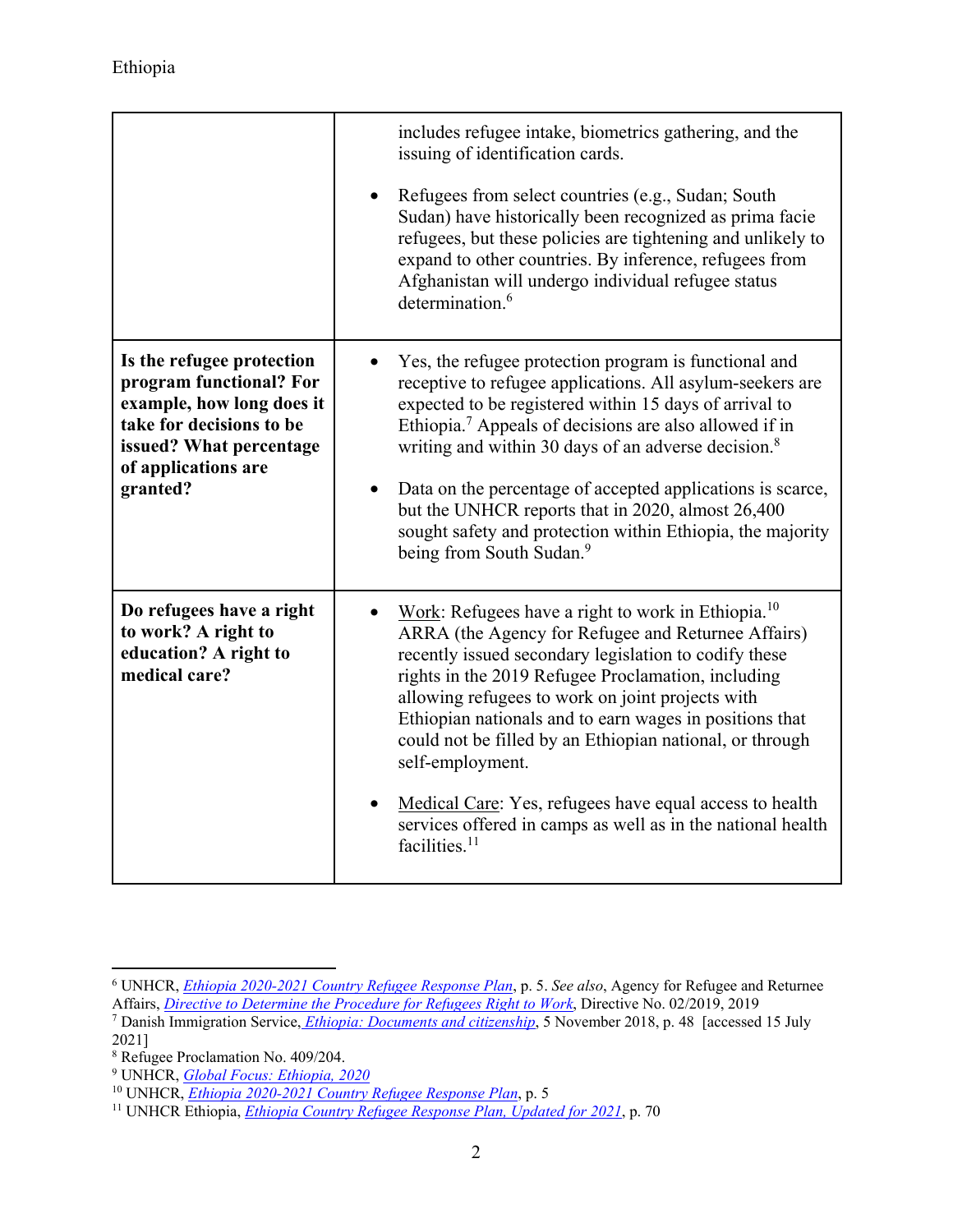| O | Refugees in all camps are provided with<br>[unspecified] vaccinations and TB/HIV program<br>supplies from the national health program.                                                                                                                                                                                                                                                                                                                                                                                                                                                                                         |
|---|--------------------------------------------------------------------------------------------------------------------------------------------------------------------------------------------------------------------------------------------------------------------------------------------------------------------------------------------------------------------------------------------------------------------------------------------------------------------------------------------------------------------------------------------------------------------------------------------------------------------------------|
| O | Qualified national staff are employed to provide<br>preventative and curative services. Camps seek to<br>provide 24/7 health care but this goal is<br>challenged due to, among other factors, staff<br>turnover and supply chain delays in the<br>procurement of drugs.                                                                                                                                                                                                                                                                                                                                                        |
| O | Regarding sexual and reproductive health and<br>HIV services, in 2019, health facility-based births<br>reached 99 percent in Tigray and Afar camps; all<br>deliveries were attended by skilled health<br>professionals.                                                                                                                                                                                                                                                                                                                                                                                                        |
|   | Food and Water Security:                                                                                                                                                                                                                                                                                                                                                                                                                                                                                                                                                                                                       |
| O | A general food ration with a food basket<br>comprising cereals, oil and salts are distributed<br>monthly. However, the food ration is not<br>adequate; a small cash supplement can sometimes<br>be provided, but refugees may not be able to<br>subsist on the food ration alone. For example, in<br>2021, absence of sugar from the food basket<br>resulted in deliver of only 1961 Kcal/person/day<br>instead of 2000+ Kcal/person/day. <sup>12</sup>                                                                                                                                                                        |
| O | Water coverage is far below UNHCR standards of<br>20 liters/person/day. Due to the increasing inflow<br>of refugees into Mai Aini and Adhi Harush camps,<br>the sanitation and hygiene conditions of those<br>camps have deteriorated even further. Household<br>latrine coverage is low at less than 40%. The<br>refugee population in Megado is particularly<br>water-starved, as no functional water system<br>currently exists, including for the host community.<br>Households must transport water from the spring<br>7 km away. UNHCR has been providing trucking<br>services. As of early 2019, the yearly average per |

 $\overline{a}$ 12 UNHCR Ethiopia, *Ethiopia Country Refugee Response Plan, Updated for 2021*, p. 70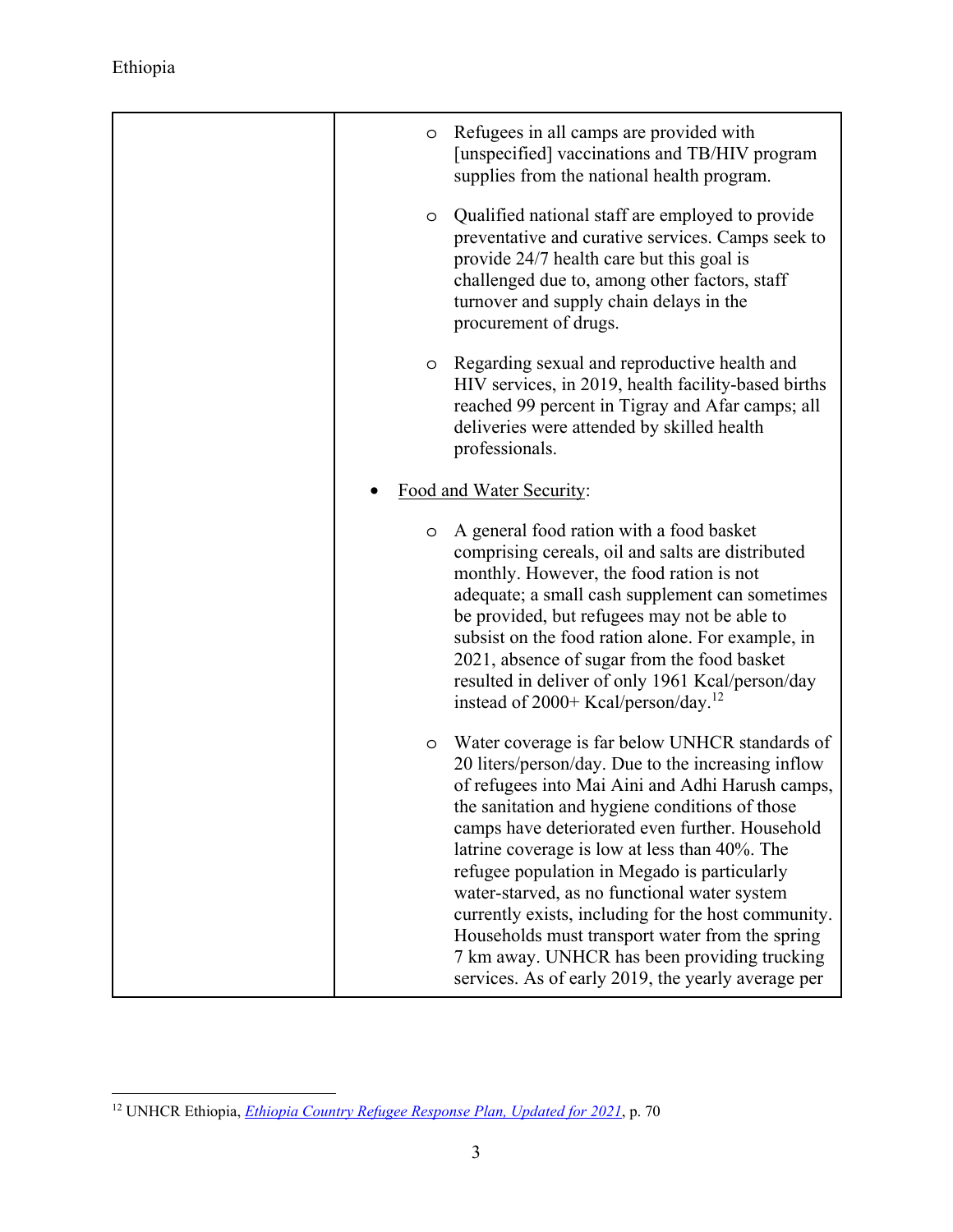$\overline{a}$ 

|                                                                                                                                  | capita access to water across the six camps in Afar<br>and Tigray regions was as follows: $13,14$                                                                                                                                                                                                                                                                                                                                                                                                                                                                                                                                                                                                     |
|----------------------------------------------------------------------------------------------------------------------------------|-------------------------------------------------------------------------------------------------------------------------------------------------------------------------------------------------------------------------------------------------------------------------------------------------------------------------------------------------------------------------------------------------------------------------------------------------------------------------------------------------------------------------------------------------------------------------------------------------------------------------------------------------------------------------------------------------------|
|                                                                                                                                  | 24 liters/person/day in Shimelba                                                                                                                                                                                                                                                                                                                                                                                                                                                                                                                                                                                                                                                                      |
|                                                                                                                                  | 12 liters/person/day in Mai Aini                                                                                                                                                                                                                                                                                                                                                                                                                                                                                                                                                                                                                                                                      |
|                                                                                                                                  | 13 liters/person/day in Adi Harush                                                                                                                                                                                                                                                                                                                                                                                                                                                                                                                                                                                                                                                                    |
|                                                                                                                                  | 9 liters/person/day in Hitsats and in<br>Barahle                                                                                                                                                                                                                                                                                                                                                                                                                                                                                                                                                                                                                                                      |
|                                                                                                                                  | 17 liters/person/day in Ayasaita.                                                                                                                                                                                                                                                                                                                                                                                                                                                                                                                                                                                                                                                                     |
|                                                                                                                                  | Education:                                                                                                                                                                                                                                                                                                                                                                                                                                                                                                                                                                                                                                                                                            |
|                                                                                                                                  | School access is an issue for refugees in Ethiopia.<br>O<br>The net enrollment rate in Early Childhood Care<br>and Development centers was 38 percent; primary<br>school net enrollment was 34 percent; and<br>secondary school net enrollment was 11 percent.<br>Girls participation is especially low. Resources<br>and access to facilities are sparse (e.g., the ratio of<br>qualified teachers to pupils was about 1:89 and the<br>ratio of latrines to pupils was 1:210; the average<br>desk to student ratio is 1:7). Almost all children<br>could not access distance learning programs<br>broadcast by the Ministry of Education and<br>necessitated by the COVID-19 pandemic. <sup>15</sup> |
| Are those seeking refugee<br>protection free to live<br>freely or forced to reside<br>in camps?                                  | Out-of-camp living is possible but "Out-of-Camp Policy"<br>refugees are expected to be self-reliant through the<br>support of local sponsors. Of the current out-of-camp<br>population, the majority are Eritrean refugees<br>representing 85 percent of the population. <sup>16</sup>                                                                                                                                                                                                                                                                                                                                                                                                                |
| Does a grant of refugee<br>protection result in a<br>pathway to permanent<br>status? In other words,<br>can a refugee eventually | Sources on this question are conflicting.<br>The US State Department report for 2020 states that while<br>Ethiopia welcomed refugees to settle in the country, it                                                                                                                                                                                                                                                                                                                                                                                                                                                                                                                                     |

<sup>&</sup>lt;sup>13</sup> UNHCR, *Ethiopia 2020-2021 Country Refugee Response Plan*, p. 80<br><sup>14</sup> UNHCR Ethiopia, *Ethiopia Country Refugee Response Plan, Updated for 2021*, p. 35, 38<br><sup>15</sup> UNHCR Ethiopia, *Ethiopia Country Refugee Response Plan,*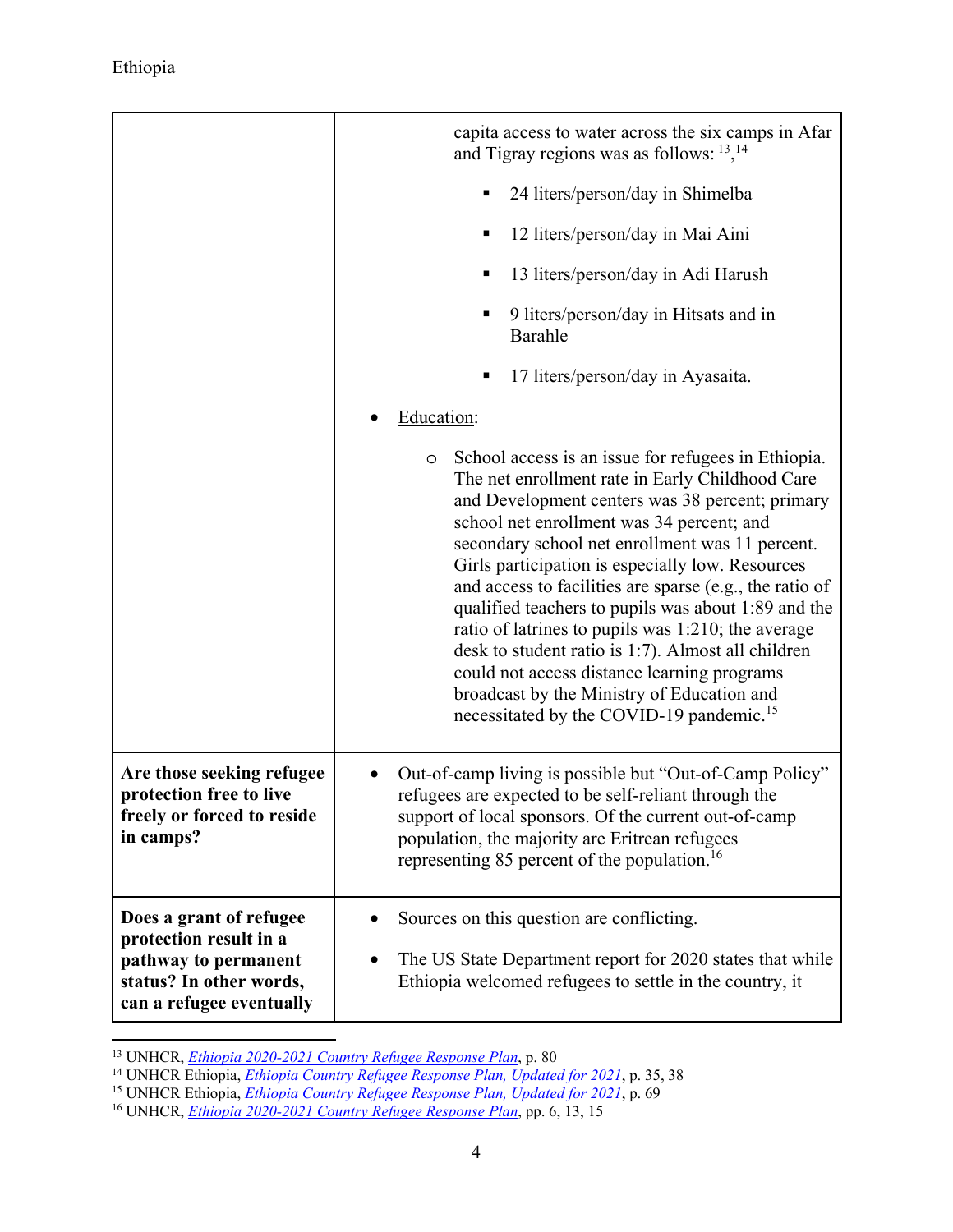$\overline{a}$ 

| become a citizen? Is there<br>another form of legal<br>permanent status<br>available for people with<br>refugee status? | "did not offer a path to citizenship or provide<br>integration." <sup>17</sup><br>The local agency in Ethiopia, the ARRA, states that if a<br>refugee lives in Ethiopia for 3 years after being granted<br>refugee status, they may qualify for a Residence Permit,<br>subject to renewal every five years, which allows more<br>rights such as the right to travel from place to place<br>without passes. <sup>18</sup><br>Proclamation No. $1110/2019$ , $\P$ 42, states that every<br>$\bullet$<br>recognized refugee or asylum-seeker who fulfills the<br>"necessary requirements" provided in the "relevant<br>provision" of the Ethiopia Nationality Law relating to<br>naturalization may apply to acquire Ethiopian Nationality<br>by $law.19$<br>The Ethiopian Nationality Law can be found<br>$\circ$<br>here. <sup>20</sup> |
|-------------------------------------------------------------------------------------------------------------------------|----------------------------------------------------------------------------------------------------------------------------------------------------------------------------------------------------------------------------------------------------------------------------------------------------------------------------------------------------------------------------------------------------------------------------------------------------------------------------------------------------------------------------------------------------------------------------------------------------------------------------------------------------------------------------------------------------------------------------------------------------------------------------------------------------------------------------------------|
| Does the country offer<br>temporary protections<br>available other than<br>refugee status? If so,<br>what are they?     | In my research, I was unable to find any other temporary<br>protections available other than refugee/asylum status.                                                                                                                                                                                                                                                                                                                                                                                                                                                                                                                                                                                                                                                                                                                    |
| What, if any, penalties<br>are there for people<br>without status or people<br>who are denied refugee<br>protection?    | If a person enters the country and neglects to apply for asylum<br>using the proper channels with 15 days, they may be held<br>criminally liable. But, in Gambella regional state, refugees<br>register into refugee camps in and only when they need<br>protection and facilities from the bodies concerned with refugee<br>affairs. For some refugees, once they have crossed the border,<br>they find registering as a refugee to be option. $21$                                                                                                                                                                                                                                                                                                                                                                                   |

<sup>17</sup> U.S. Department of State, *2020 Country Reports on Human Rights Practices, Ethiopia, Protection of Refugees* <sup>18</sup> Agency for Refugee and Returnee Affairs, *Directive to Determine the Procedure for Refugees Right to Work*,

Directive No. 02/2019, 2019; *see also*, National Legislative Bodies / National Authorities, Ethiopia: Proclamation No. 1110/2019, 27 February 2019, available at: https:/www.refworld.org/docid/44e04ed14.html [accessed 16 July 2021]

<sup>&</sup>lt;sup>19</sup> National Legislative Bodies / National Authorities, Ethiopia: Proclamation No. 1110/2019, 27 February 2019, available at: https://www.refworld.org/docid/44e04ed14.html [accessed 16 July 2021]

<sup>&</sup>lt;sup>20</sup> Proclamation on Ethiopian Nationality, No. 378 of 2003 [Ethiopia], 378/2003, 23 December 2003, available at: https://www.refworld.org/docid/409100414.html [accessed 16 July 2021] 21 International Law Series, Volume –I, Adis Ababa University – School of Law, *Refugee Protection in Ethiopia*,

eds. Yonas Birmeta (Ph.D), p. 115.